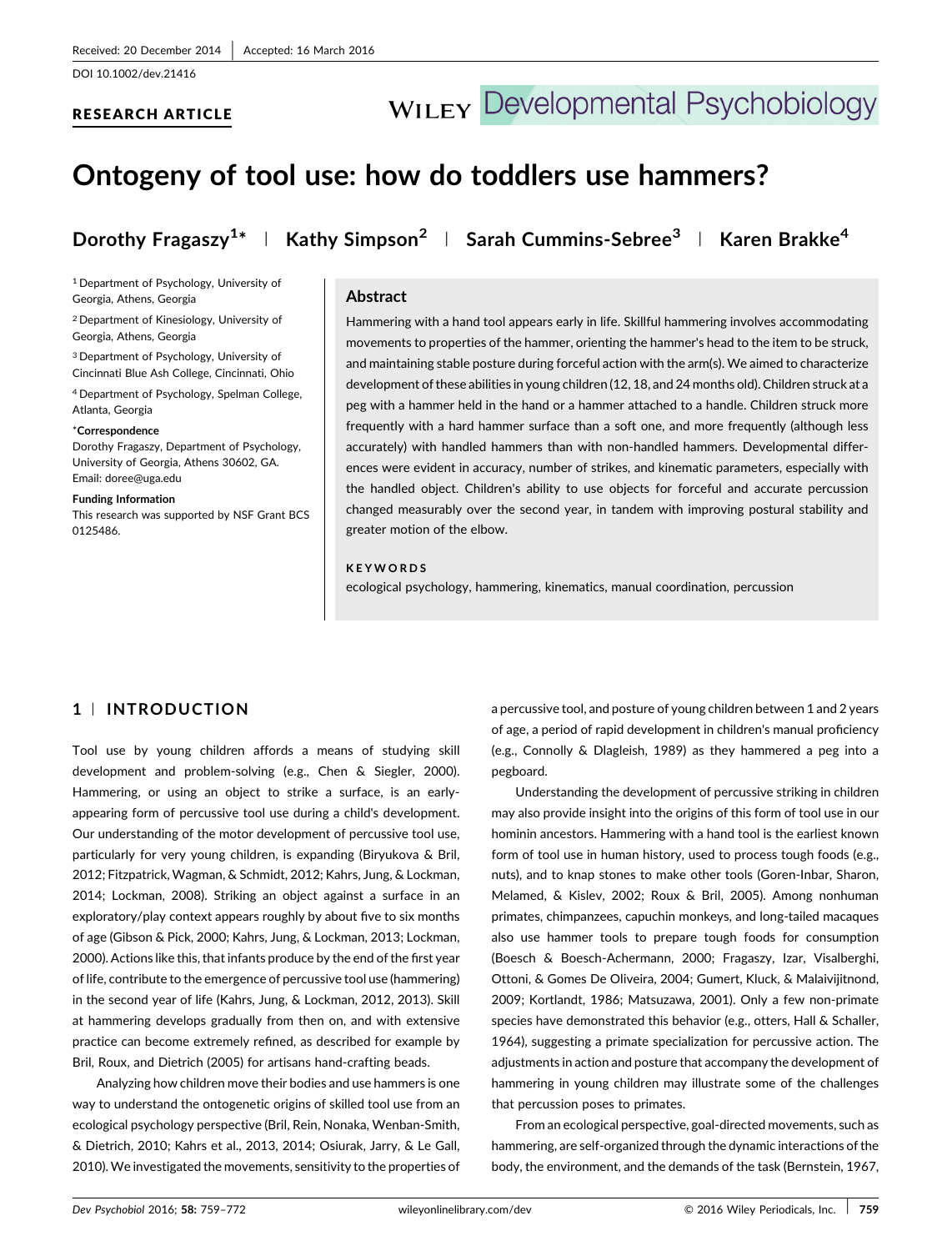[1996;](#page-12-0) Bril et al., [2010](#page-12-0); Fitzpatrick, Aguilar, Garry, & Bongers, [2013;](#page-12-0) Gibson & Pick, [2000](#page-13-0), Newell, [1986;](#page-13-0) Savelsbergh, van der Kamp, & Rosengren, [2006](#page-13-0); Thelen & Smith, [1994\)](#page-13-0). For a typical manual hammering task in modern western society, and the task provided to the children in the current study, the performer's goal is to use the tool to drive the object into the substrate (e.g., use a hammer to drive a nail into a piece of wood) using minimal effort. Therefore, the mechanical sub‐goals likely include using minimal energy expenditure (Fitzpatrick et al., [2012;](#page-12-0) Neilson & Neilson, [2005](#page-13-0)) while striking with a high degree of accuracy. High accuracy is related to accomplishing the goal (Biryukova, Bril, Frolov, & Koulikov, [2015\)](#page-12-0) while minimizing unnecessary energy expenditure (Fitzpatrick et al., [2012;](#page-12-0) Neilson & Neilson, [2005\)](#page-13-0) and reducing risk of injury.

We anticipated that older compared to younger children would be more accurate in striking a peg using a hammer, in part because their arm movements would display greater self‐organization toward movement patterns that could improve accuracy. Experts hammering nails utilize upper extremity joint motions that occur primarily in the sagittal plane, minimizing left‐right movement variation that might increase striking error (Côté, Raymond, Mathieu, Feldman, & Levin, [2005\)](#page-12-0). Therefore, we expected that older children would produce arm motions closer to this pattern than younger children, whom we expected to engage in movements that could increase side‐to‐side hammer striking errors.

Coordination of multiple joints for an action also influences energy expenditure. Currently, the age-related emergence of arm movement coordination within a hammering context is unclear. Kahrs et al. [\(2014\)](#page-13-0) observed that increasing age was associated with increased wrist movement and decreased shoulder and elbow movement in children 19–36 months old in a hammering task similar to ours. However, this pattern occurred only when the children used their preferred hand. Apart from Kahrs et al. [\(2014\)](#page-13-0), most of our understanding of the development of multi‐joint arm movements of young children is based on tasks with different goals and demands, such as reaching (e.g., Traynor, Galea, & Pierrynowski, [2012\)](#page-13-0) and using a spoon (e.g., Connolly & Dlagleish, [1989\)](#page-12-0), or involve children younger or older than those of this study (1–2 years).

Related to energy considerations, we anticipated that the older, compared to younger, children would produce greater downward hammer velocity (greater kinetic energy). Our rationale is that for a given percussive task, based on the physical principle of the work‐ energy theorem and the assumption of self‐organization of movements, it is likely that there are optimal combinations of muscular force magnitudes, hammer displacements, and number of strikes. There is an energy cost tradeoff between the mechanical energy produced by muscle mechanical work (muscle force applied to hammer × hammer displacement) for each strike, and the number of strikes needed to accomplish the task. Expert stone knappers, for example, consistently generate only the amount of mechanical energy needed, in contrast to inconsistent and greater amounts produced by less‐skilled knappers (Bril et al., [2010\)](#page-12-0).

Older, compared to younger, children were also expected to produce greater hammer displacement through greater rotation about all of the upper limb. As children between 1 and 2 years of age are in

early stages of developing multi-joint arm coordination (Traynor et al., [2012](#page-13-0)), we expected that younger children would move their arms primarily about a single joint, specifically the shoulder joint, the most proximal joint (Kahrs et al., [2014](#page-13-0); Konczak & Dichgans, [1997](#page-13-0); Traynor et al., [2012](#page-13-0)). According to Dounskaia [\(2005\)](#page-12-0), when learning a new motor skill, an individual must learn to regulate and exploit additional dynamics about distal joints (wrist and elbow, in the case of hammering) to maximize "efficiency" of effort. Consequently, we expected that older children would exhibit increased magnitudes and variability in elbow and wrist joint motion compared to the younger children (Biryukova et al., [2015;](#page-12-0) Savelsbergh et al., [2006](#page-13-0)).

Within an ecological perspective, a person's understanding of the affordances of a situation, in part by coupling salient perceptual information to one's actions, is crucial for developing appropriate motor control and coordination for effective tool use. Affordances (Gibson, [1977](#page-13-0), [1979](#page-13-0)) are the relations between the individual organism and the features of the environment that provide all possible actions with an object to accomplish any given task (Chemero, [2003;](#page-12-0) Reed, [1996](#page-13-0)). Understanding of affordances for percussive tool use first emerges from children's exploratory action routines of manipulating objects with the hand(s) (Connolly & Dlagleish, [1989;](#page-12-0) Kahrs et al., [2013](#page-13-0); Lockman, [2000](#page-13-0)) and striking various surfaces using their hands and held objects. Before their first birthday, children begin to bang hard objects more often than soft objects against a hard surface (Bourgeois, Khawar, Neal, & Lockman, [2005](#page-12-0); Fontenelle, Kahrs, Neal, Newton, & Lockman, [2007\)](#page-13-0). These actions indicate that infants are learning to couple perceptual information to their arm movements (Connolly & Dlagleish, [1989;](#page-12-0) Gibson & Pick, [2000](#page-13-0); Savelsbergh et al., [2006](#page-13-0)).

Coupling perceptions with percussive arm actions continues to develop during early childhood. Bourgeois et al. [\(2005](#page-12-0)) observed that children younger than 1 year modulate their percussive behavior when striking a hand‐held object against a surface. Fitzpatrick et al. [\(2012\)](#page-12-0) observed children 3–5 years old hammering pegs into a pegboard using hammers with differing linear and rotational inertial properties. The children discriminated some of the hammer's inertial properties, as they modulated some features of performance with the different hammers, but other features of performance (e.g., hammer displacement) were unaffected.

We extend the ecological research on children's hammering by investigating how 1–2 year‐old children explored and used hammers in response to two varying hammer properties: the hardness of the hammer's striking surface (foam, wood) and presence or absence of a handle. To test our predictions, hammers with different combinations of hardness and handle type were presented to the children. We predicted that children would strike more frequently when they struck with a rigid surface rather than a compliant surface, and with a handled hammer than a non-handled hammer. We surmised the latter would occur because the children would exploit affordances that are different for the handled compared to non‐handled hammer: mechanical properties (e.g., increased kinetic energy of the hammer head) that increase the potential for greater striking velocity independent of increasing segmental velocities (Wagman & Carello, [2001](#page-13-0)). To exploit these mechanical properties, children striking while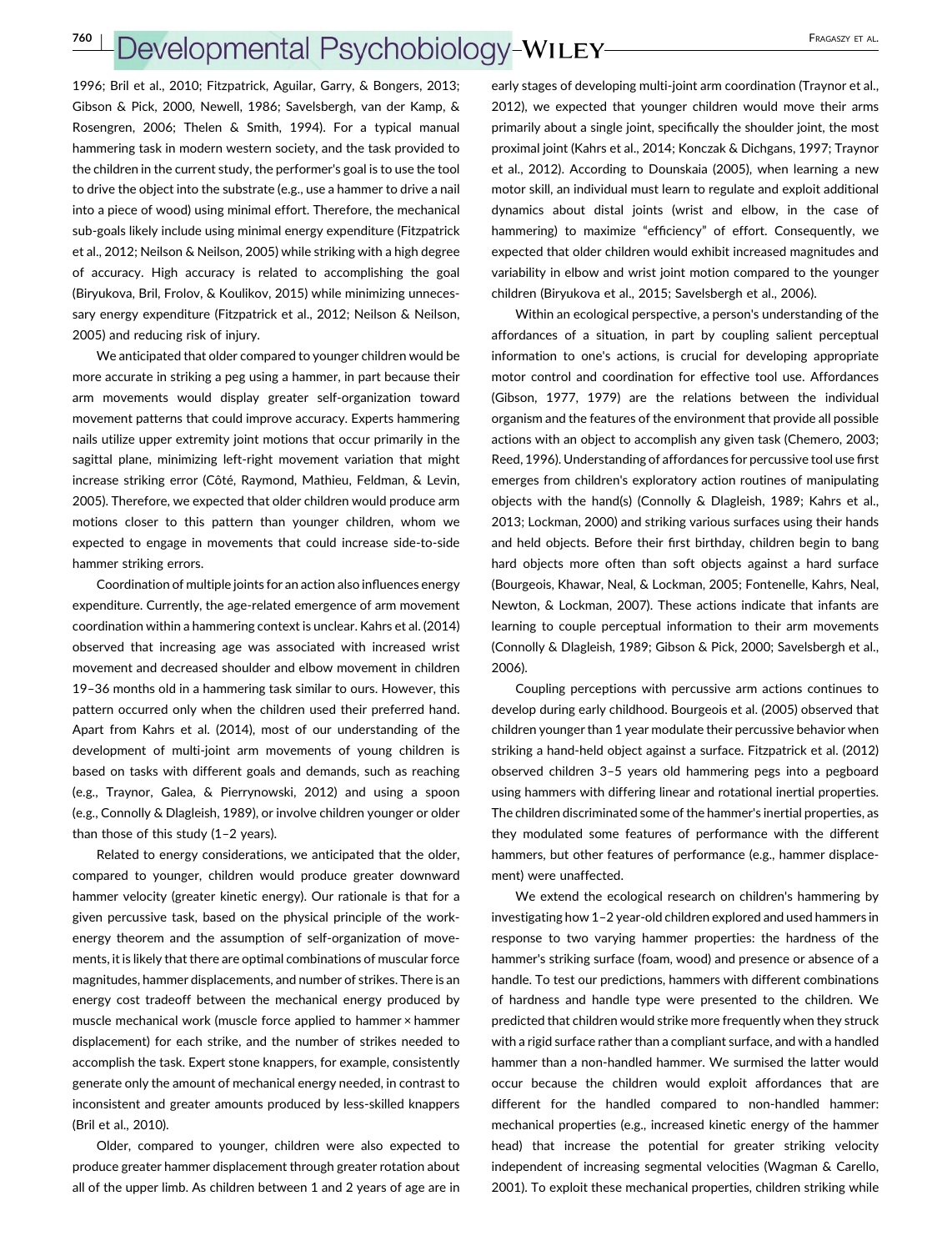holding a hammer near the end of the handle should displace the hammer farther and move the hammer head with greater velocity than when they strike with a non-handled hammer. Finally, the handle alters the spatial relation between movement of the hand and movement of the hammer's striking surface, resulting in a more complex object manipulation than that required for a handle‐less hammer. The combination of greater velocity and greater momentum when using a handled hammer should make controlling the strike more difficult than when using a non-handled hammer. Thus, we predicted that striking movements would be less accurate when young children struck with the handled than the non‐handled hammer.

We anticipated that older, compared to younger, children would capitalize on different affordances. Twelve to eighteen month‐old children exhibit some anticipatory positioning of the hand prior to grasping an object in a manner appropriate for its familiar use (e.g., Barrett, Davis, & Needham, [2007](#page-12-0)). At 18 months old, children orient their hand correctly to insert it into a slot, but not until 24 months do children orient a disk to insert it into a slot (Street, James, Jones, & Smith, [2011](#page-13-0)). Thus, we expected to find that older children more often than younger children would orient the hard surface of the hammer to strike the peg and would more often re-orient the hammer between strikes after striking with the soft surface of the hammer, when using a hammer with both hard and soft surfaces.

In sum, we predicted that older children compared to younger children would strike more accurately and with greater downward velocity, and would exhibit greater motion of the elbow and wrist joints while striking. We predicted that the children would strike more often with the rigid side of the hammer head toward the peg when given a hammer with rigid and compliant surfaces, and we expected that older children would do so more reliably than younger children. Finally, we predicted that children would achieve greater displacement of the hammer and strike with greater velocity when using a hammer with a handle than one lacking a handle, although we expected that they would be less accurate when striking with a handled hammer.

Although our primary research interests focused on the children's arm movements exhibited while hammering, we recognize that limb activity occurs within the body's postural context. Postural adjustments contribute to preparation as well as execution of arm movements (e.g., Ledebt & Savelsbergh, [2014](#page-13-0)) and postural control is necessary for accurate performance of voluntary movements (van der Fits & Hadders‐Algra, [1998](#page-13-0)) but postural strategies are still developing during early childhood (Viholainen, Ahhonen, Cantell, Tolvanen, & Lyytinen, [2006](#page-13-0)). For seated reaching (a more stable task environment than ours), postural adjustments are not necessarily displayed by children up to 18 months of age (van der Fits & Hadders‐Algra, [1998](#page-13-0)). We have little information on the postures used by children between 1 and 2 years of age, particularly for performing a percussive task placed on the ground without external postural support (such as a chair back). We qualitatively assessed the stability provided by the different sitting positions displayed by the children. This qualitative analysis is a first step toward understanding dynamic interactions of posture and limb activity in children of this age.

### 2 <sup>|</sup> METHOD

We used a  $2 \times 2 \times 3$  (HANDLE  $\times$  HARDNESS  $\times$  AGE) experimental design to evaluate kinematics and behaviors displayed during striking with hammers of varying properties by young children of differing ages. For the hammer, the factor HANDLE included "no handle" (NO HANDLE) and "with handle" (HANDLE) conditions. The factor HARDNESS refers to the composition of the hammer head, that is, a cube made of foam and wood (F/W) or wood only (W). Each child was given the opportunity to perform the task using each of the four hammer combinations.

#### 2.1 <sup>|</sup> Participants

We recruited from the local community 27 children (ages: 12, 18, and 24 months; ±2 weeks of birth date) with no known health, mental, or physical impairments. Two children (both 12 months old) chose not to attempt any of the test tasks and were dropped from the study. The final sample included seven 12‐month olds (4 boys, 3 girls), nine 18‐month olds (7 boys, 2 girls), and nine 24‐month olds (6 boys, 3 girls).

#### 2.2 <sup>|</sup> Materials and equipment

After the child attained a sitting position on the floor in front of the parent, a panel (composed of PVC) with holes in the top surface (hereafter, the "pegboard") was placed directly in front of and at midline of the child within the child's arm reach (Figure 1). The task was to use a hammer to hit (or attempt to hit) the top of a cylindrical peg (PVC; 2.5 cm diam × 7.0 cm long) that had been placed partially into a matching hole in the pegboard  $(30 \times 15 \times 6 \text{ cm}^3 \text{ high})$  until the peg would not move any further or dropped through the pegboard onto the floor (Figure 2). Each of the four hammers had a 3.0  $\text{cm}^3$  cube head that was either solid wood or an equal combination of foam and wood. For the F/W HANDLE tool, the panels of foam and wood were aligned so that the handle was sandwiched between one face of each material (Figure 3). The handle, when present, was a wood dowel 13.0 cm long × 0.6 cm diameter, covered with thin (0.1 cm) black felt. The masses were as follows: W cube =  $24$  g, the F/W cube =  $13$  g, and the handle = 7 g. All features of the hammers were flat black except for a reflective marker centered on each flat surface the hammer head. Although adults could visually distinguish the F/W cubes from the



FIGURE 1 Experimental setup. Not to scale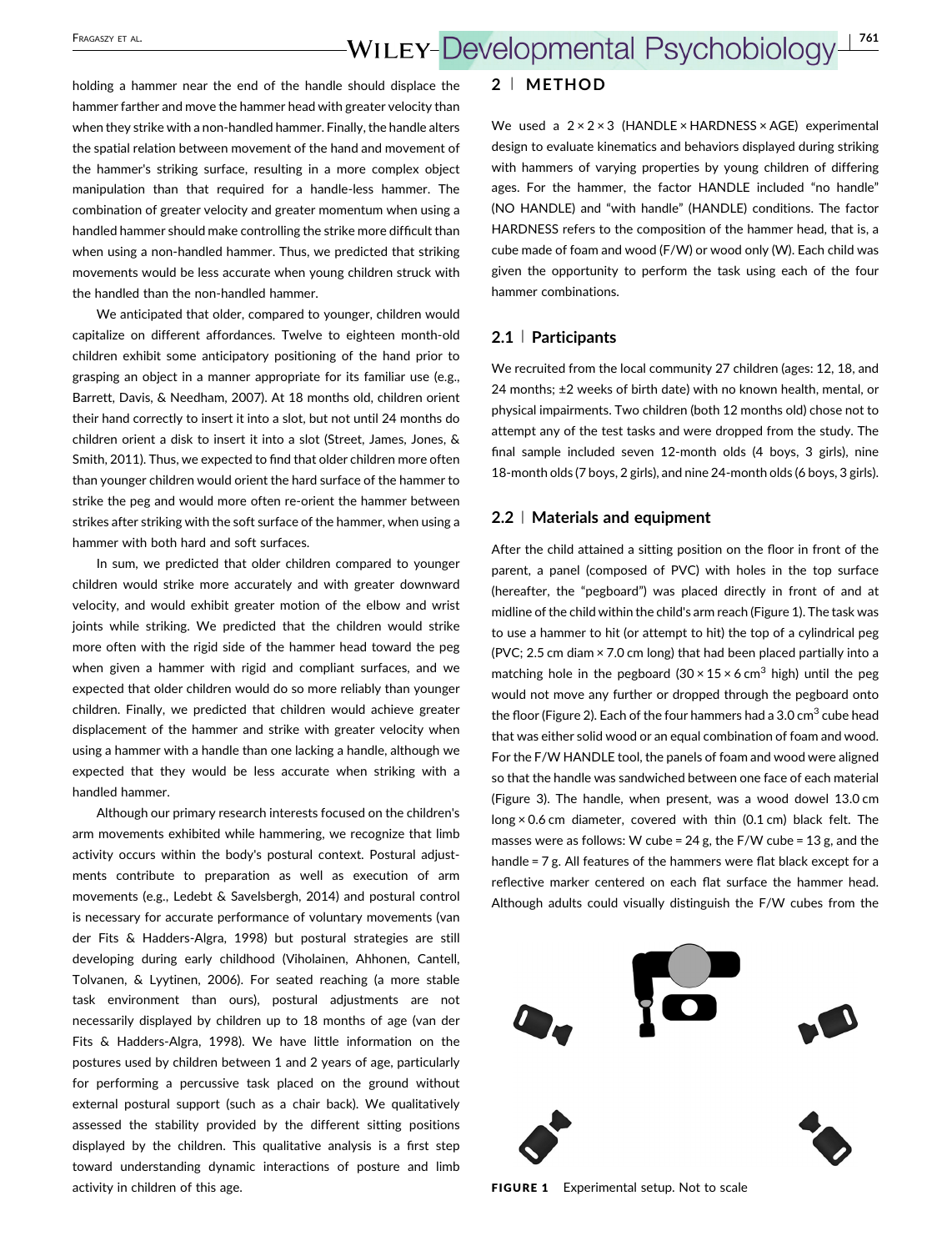

FIGURE 2 Photo of pegboard with pegs and handled and nonhandled hammers



FIGURE 3 Sketch of the hammer composed of foam and wood, with the handle attached at the interface of these two materials. A hammer of the same composition, but without a handle (not shown), was also presented

W cubes, and the foam surface from the wood surface of the combination cubes, they were relatively similar in appearance.

For motion measurement, as shown in Figure 1, three genlocked‐ video S‐VHS cameras and one prosumer, 3‐CCD camera (60 fields/s) were used to capture the spatial locations of reflective markers within an approximately  $1.00 \text{ m}^3$  calibrated volume. A 3-dimensional calibration device was recorded by all cameras prior to the start of testing on each test day. Reflective markers (spheres or strips of reflective tape) were placed on the flat surfaces of the hammer, the corners of the pegboard, the perimeter of the superior edge of the peg,

and on the child's skin or a form-fitting, specially sewn long-sleeved black shirt worn by the child. The participant markers were placed on both upper extremities at the shoulder and elbow joints, midpoint of the dorsal surface of the wrist joint, and distal head of the 2nd metacarpal, as shown in Figure 4. The four cameras were sufficient to capture the markers' locations in 3‐dimensions.

## 2.3 <sup>|</sup> Procedure

We instructed the parent to allow the child to work at the task in his or her own way, without parental assistance except to model the appropriate action when asked to do so by the investigator. The experimental session began when the child attained a stable seated position on the floor in front of the parent. Once the child was positioned, the experimenter, who sat near the child and guardian, placed the pegboard and peg in front of the child's midline, modeled the task, then offered the child the hammer. Once handed the tool, the child was permitted to reposition his/her body if desired, and to act freely with the hammer and peg, or to use the hands to manipulate the peg directly. If the child did not show interest in the task, the task was again modeled for the child by the guardian and/or the investigator.

If the child's behavior approximated the task, he or she was allowed to continue until the task was accomplished or the child stopped making striking motions. This was considered one bout. The peg panel then was reset, and the child was given the opportunity to repeat the task with the same tool until five bouts had been performed or the child displayed no further interest in the task, whichever occurred first. Prior to starting the next hammer condition, the child was given the opportunity to perform one of three bimanual manipulation tasks (drumming wooden sticks on a plastic drum, sliding two objects along bilaterally symmetric grooved tracks, and clapping wooden cymbals). Data from these conditions were analyzed separately and are reported in Brakke, Fragaszy, Simpson, Hoy, & Cummins‐ Sebree [\(2007](#page-12-0)). The order in which the hammer and bimanual task conditions were presented was counterbalanced within age groups.

### 2.4 <sup>|</sup> Data reduction and analysis

#### 2.4.1 | Behavior

We used three scoring protocols for behaviors related to the use of the hands and striking outcomes: Posture, Hand Actions, and Arm Movement Strategy (the qualitative assessment of the movements

| <b>Marker</b> | Location                                                       |  |
|---------------|----------------------------------------------------------------|--|
| Shoulder      | Tip of the acromion process                                    |  |
| Elbow         | Lateral humeral epicondyle                                     |  |
| Wrist         | Midpoint of the dorsal surface of the radio-carpal joint space |  |
| Hand          | Distal head of the 2nd metacarpal                              |  |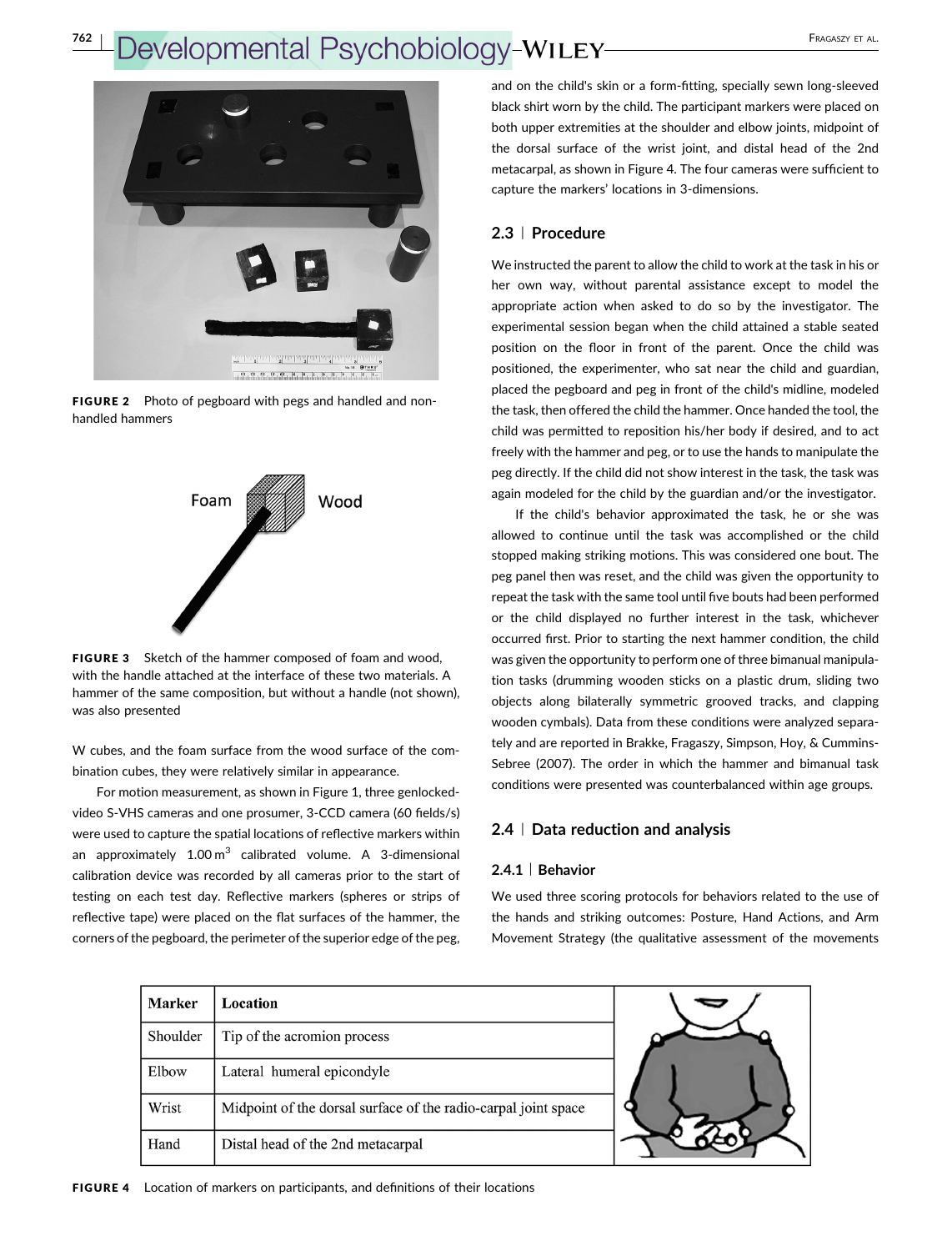## FRAGASZY ET AL. **WILEY-Developmental Psychobiology** 1763

used to bring the arm‐hand‐hammer downwards to contact the peg/pegboard). These are explained below.

#### 2.4.2 | Posture

To illustrate the variety of various body postures used per age group and hammer condition, we used a qualitative methodology best defined as "template analysis" (King, [1998, 2004](#page-13-0)). Following review of the video corpus, we created an ethogram of 16 body positions exhibited during hammering (Figure 5). We used this ethogram to code each child's posture displayed during each bout of striking. Children did not change postures within bouts of striking. We grouped individual postures into two major posture types ("sitting," a sitting position with most of weight on pelves; and "nonsitting," a position with weight on legs and feet) and two sublevels specifying symmetrical or asymmetrical position of the legs. From these data, we generated frequency counts per child per hammer condition of each of the major posture types and sublevels. Two observers trained in this coding under the supervision of KS.

### 2.4.3 | Hand actions

Any motion by the hand toward the peg, whether the hand or hammer made contact with the peg or pegboard, or if the child missed both, was counted as a hand action. We scored all hand actions that we could see sufficiently from video playback using the following categorical scheme: a) surface contacted (peg or pegboard); b) form of action (push or strike); and c) striking object (hand or hammer) that made contact with the surface, when contact was achieved. If the child struck the peg, we noted an accurate strike. For form of action, a push was scored if the child maintained pressure against the peg after

making contact; a strike was a rapid motion with brief contact and quick release of pressure on peg or substrate. In the F/W conditions, the surface of the cube (W, F, or F/W) that made contact with the peg or pegboard was recorded when it was not obscured by the child's hand. Subsequently, hand actions where no contact was made with peg or pegboard were discarded. Observers practiced the coding method until the percentage of agreement for each behavior with S C‐S over two consecutive training coding episodes reached ≥85%.

The following hand action variables were generated: total attempts and accuracy, form of hand action, and surface of the striking object that made contact with peg or pegboard. For each participant within each hammer condition, we expressed the form of hand action as a proportion of the total attempts, and for strikes (excluding "pushes"), the surface contacted and accuracy (number of times peg was struck) as the proportion of the total strikes. These data were analyzed using general linear models, with age as a continuous factor. A Poisson distribution was used unless the model did not converge with this distribution. In those cases, a negative binomial distribution was used. We report estimates (EST), standard error (SE) of the estimates, and two-tailed probabilities. Estimates for Age are given in units per month. The relation between accuracy and other behavioral and kinematic parameters was assessed using Pearson correlations. Spearman correlations were used to assess the relation between placing the foam side of the hammer against the peg and pushing or striking.

#### 2.4.4 | Kinematics

For kinematic analyses, we analyzed all bouts that contained three or more striking attempts using the cube. Each strike cycle was digitized



FIGURE 5 The childrens' postures and their stability properties. All childrens' performances were coded into the 16 postures shown. Stability properties of postures were derived by classifying the locations of the legs and the surfaces of the child that supported body weight as shown by italicized descriptors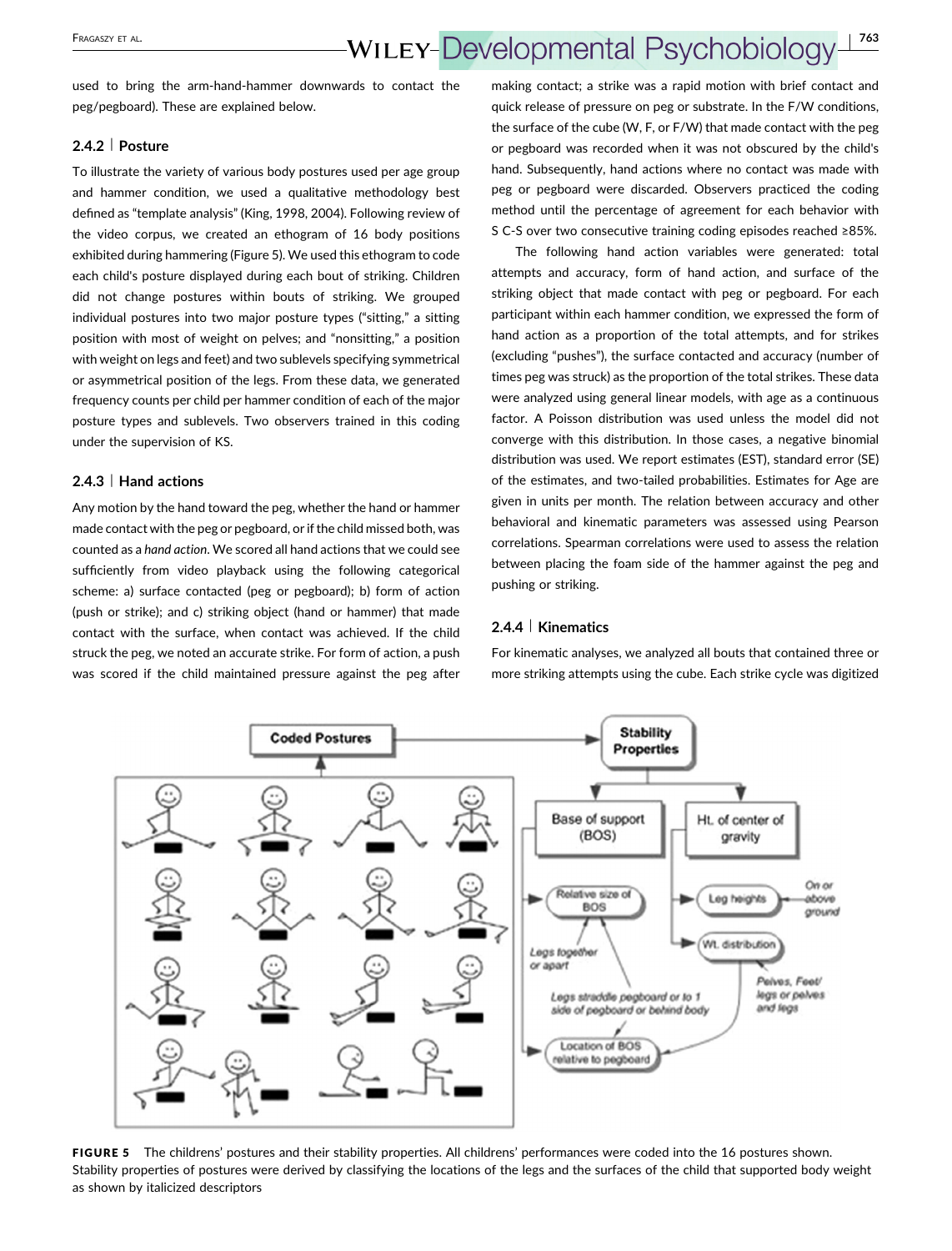for these bouts, using the Peak Motus Measurement System™ (v.4.2, Vicon, Inc.; Oxford, UK). A strike cycle was defined as the time from the maximum height of the hammer head until the hammer head again achieved maximum height. Within each cycle, the kinematics of the down phase (the time from the maximum height of the hammer head until the hammer achieved its lowest vertical position) were analyzed. Following data filtering (optimally‐regularized Fourier series; Hatze, 1981), linear displacement of the center of the hammer head was standardized to arm length (% ARM‐L). Angular displacements of the resultant elbow and wrist angles, the upper arm angle relative to vertical angle, and total arm displacement (sum of these upper extremity displacements) were generated. Maximum angular velocities of the upper extremity angles were derived.

Eighteen participants (four 12‐month olds, six 18‐month olds, and eight 24‐month olds) contributed kinematic data. Kinematic variables for the remaining subjects could not be coded because their bouts contained fewer than three strikes. Generalized linear models using age as a continuous variable were used, using Poisson or negative binomial distributions to normalize the distribution of the data. Few kinematic bouts existed for striking with the F/W side of the hammers and preliminary statistical analyses indicated that kinematic differences between the two conditions of HARDNESS (W and F/W) within each age group were non-significant. Therefore, the data were collapsed across HARDNESS conditions for subsequent analyses. To provide a qualitative representation of kinematic movement organization, absolute phase‐plane portraits of the upper extremity angular kinematics were graphed.

#### 3 <sup>|</sup> RESULTS

Our behavioral data set was composed of 2,703 hand actions with contact with a surface, including 2,390 contacts on the peg or pegboard with the hammer and 313 contacts on the peg or pegboard with the hand directly. A summary by age group of the behavioral data set is provided in Table [1.](#page-6-0)

### 3.1 <sup>|</sup> Posture

The number of different postures exhibited did not vary across age groups. As shown in the classification tree of Figure 5, 14 (87.5%) of the 16 observed postures were classified as sitting postures (most of body weight supported by pelves), and of those, 10 postures were symmetrical. The symmetrical sitting postures comprise: a) four different "straddle" sits, in which both legs straddled the pegboard; b) four "legs together;" and c) two "other." The nonsymmetrical sitting postures involved having one leg lying on the ground while straddling the pegboard, with the knee flexed or extended, and the opposite leg positioned elsewhere in a different configuration. Only two of the 16 postures were non‐sitting postures, in which weight was supported by the legs or feet: "1‐leg kneeling" and "2‐leg kneeling" (kneeling onto both legs while sitting back onto the legs).

Thus, a sitting position was the most common position displayed, and all children of all age groups used a sitting position during

at least one bout. Non‐sitting positions were assumed by only three children (one 12 months, two 18 months) who each used them during 1/3 of their bouts. Among the symmetrical sitting positions, the straddle position was used by 88% of the 12‐month olds, 78% of 18‐month olds, and 67% of 24‐month olds. Asymmetrical leg positions, in which one or both legs did not rest on the floor, but were supported instead by one or both feet, were used by about two‐thirds of 12‐ and 24‐month‐old children and about one‐third of 18‐month olds.

#### 3.2 <sup>|</sup> Actions

The GLM using Age, Handle Condition, and Hardness as predictors indicated a significant effect of Age on the frequency of bouts (EST = 1.23,  $SE = 0.02$ ;  $p = 0.0003$ ). Older children produced more bouts of striking than younger children (mean per condition, ±SD: 12 months =  $4.1 \pm 2.9$ ; 18 month s =  $4.8 \pm 2.9$ ; 24 months =  $8.7 \pm 2.9$ ). Material and Hardness did not significantly predict the frequency of bouts.

Across all conditions, all children except two 18‐month olds used the hammer proportionally more often than their hand to contact the peg. The two children that used the hand more often than the hammer typically produced a single action per bout, touching the peg once with the hand. We focus the remainder of our analyses on actions using the hammer (thus, excluding actions with the hand alone).

### 3.2.1 | Using the hammer: effects of handle and hardness on striking

Children typically gripped the handled hammer at the distal end of the handle, as would an adult, rather than at the point where the handle joined the cube. This aspect of behavior did not vary across Hardness conditions. Children made proportionally more strikes per bout with a handled hammer than with a non‐handled hammer (EST = 1.76,  $SE = 0.11$   $p < 0.0001$ , Handle) (Table [1\)](#page-6-0). Hardness was also a significant predictor for this variable: children made proportionally more strikes per bout with the wood hammer than the wood/foam hammer (EST =  $1.12$ ; SE = 0.04,  $p$  = 0.0074). Age was not a significant predictor for this variable.

Children made more total strikes with the handled hammer than with the non-handled hammer (EST =  $1.81$ , SE =  $0.173$ ,  $p = 0.001$ ). For this variable Age was a significant predictor as well (EST = 1.106, SE = 0.032, p < 0.006), but Hardness was not. Older children produced more strikes than younger children.

Childrens' actions with the combination wood/foam hammer varied in ways that suggested that they were responsive to the material properties of the hammer head. The cube with the handle had five sides that could make contact with the peg: one all wood, one all foam, and three containing foam and wood contact surfaces. The cube without the handle had six sides, and thus an additional foam‐wood side. Thus, depending on the presence of a handle, the expected distribution of striking on the various sides of the cube is 0.17–0.20 for the wood side, 0.17–0.20 for the foam side, and 0.60–0.67 for the combination side.

Children struck at the peg with the wood sides of the combination F/W hammer (41% of strikes) approximately twice as often as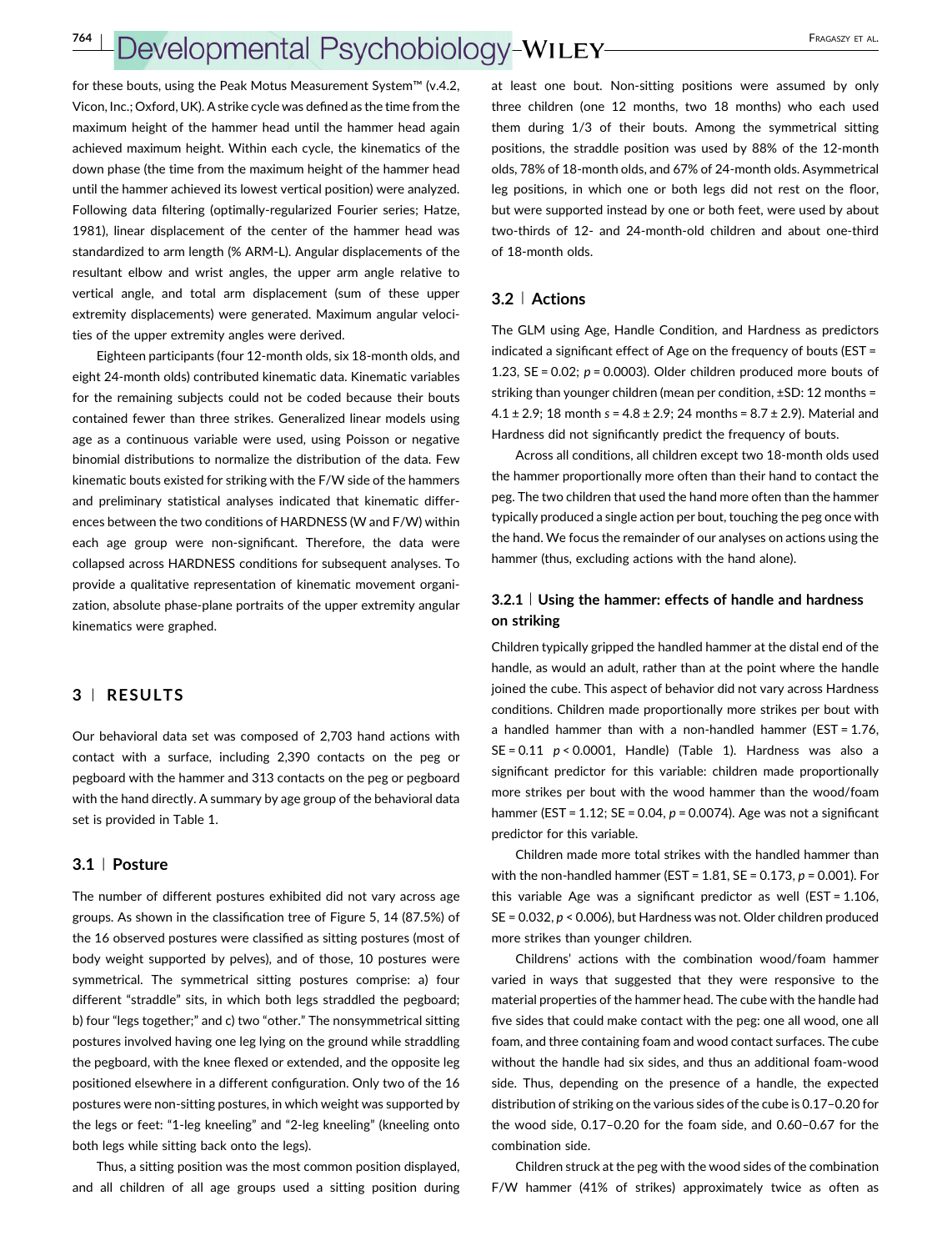# <span id="page-6-0"></span>FRAGASZY ET AL.<br>**WILEY-Developmental Psychobiolog**

TABLE 1 Individual mean number of bouts and number of actions<sup>a</sup>, and proportion<sup>b</sup> of the three most common forms of action

| Age group          | Handle    | <b>Material</b> | Mean<br>bouts,<br><b>SD</b> | Mean<br>actions per<br>bout, SD | Mean<br>total<br>actions | Mean<br>proportion<br>hand directly<br>toward peg | Mean<br>proportion<br>push peg with<br>hammer | Mean<br>proportion strike<br>toward peg with<br>hammer |
|--------------------|-----------|-----------------|-----------------------------|---------------------------------|--------------------------|---------------------------------------------------|-----------------------------------------------|--------------------------------------------------------|
| 12 months          | No        | Wood            | 4.57,                       | 2.34,                           | 10.69                    | 0.12                                              | 0.15                                          | 0.44                                                   |
| $(N = 7)$          |           |                 | 4.86                        | 2.67                            |                          |                                                   |                                               |                                                        |
|                    | No        | Wood + Foam     | 2.29.                       | 2.99,                           | 6.85                     | 0.2                                               | 0.14                                          | 0.66                                                   |
|                    |           |                 | 1.60                        | 1.59                            |                          |                                                   |                                               |                                                        |
|                    | Yes       | Wood            | 4.71,                       | 3.87,                           | 18.23                    | 0.19                                              | $\mathsf{O}$                                  | 0.57                                                   |
|                    |           |                 | 3.64                        | 2.88                            |                          |                                                   |                                               |                                                        |
|                    | Yes       | Wood + Foam     | 4.71,                       | 3.47,                           | 16.34                    | 0.19                                              | 0                                             | 0.64                                                   |
|                    |           |                 | 5.41                        | 2.21                            |                          |                                                   |                                               |                                                        |
| Mean per condition |           |                 | 4.1                         | 3.17                            | 13.02                    | 0.17                                              | 0.07                                          | 0.58                                                   |
| 18 months          | <b>No</b> | Wood            | 4.56,                       | 2.11,                           | 9.62                     | 0.3                                               | 0.37                                          | 0.33                                                   |
| $(N = 9)$          |           |                 | 3.21                        | 1.17                            |                          |                                                   |                                               |                                                        |
|                    | <b>No</b> | Wood + Foam     | 4.44,                       | 3.01,                           | 13.36                    | 0.34                                              | 0.1                                           | 0.44                                                   |
|                    |           |                 | 3.75                        | 2.91                            |                          |                                                   |                                               |                                                        |
|                    | Yes       | Wood            | 5.11,                       | 4.97,                           | 25.4                     | 0.17                                              | 0.05                                          | 0.75                                                   |
|                    |           |                 | 4.08                        | 2.34                            |                          |                                                   |                                               |                                                        |
|                    | Yes       | Wood + Foam     | 5.00,                       | 4.28,                           | 21.4                     | 0.22                                              | 0.04                                          | 0.56                                                   |
|                    |           |                 | 3.87                        | 6.57                            |                          |                                                   |                                               |                                                        |
| Mean per condition |           |                 | 4.78                        | 3.59                            | 17.44                    | 0.26                                              | 0.14                                          | 0.52                                                   |
| 24 months          | <b>No</b> | Wood            | 7.44,                       | 4.02,                           | 29.91                    | 0.29                                              | 0.18                                          | 0.53                                                   |
| $(N = 9)$          |           |                 | 4.19                        | 2.42                            |                          |                                                   |                                               |                                                        |
|                    | No        | Wood + Foam     | 9.67,                       | 2.97,                           | 28.72                    | 0.2                                               | 0.3                                           | 0.5                                                    |
|                    |           |                 | 3.39                        | 1.34                            |                          |                                                   |                                               |                                                        |
|                    | Yes       | Wood            | 9.78,                       | 7.96,                           | 77.85                    | 0.08                                              | 0.15                                          | 0.74                                                   |
|                    |           |                 | 7.68                        | 5.10                            |                          |                                                   |                                               |                                                        |
|                    | Yes       | Wood + Foam     | 7.78,                       | 6.35,                           | 49.4                     | 0.17                                              | 0.16                                          | 0.64                                                   |
|                    |           |                 | 6.40                        | 4.70                            |                          |                                                   |                                               |                                                        |
| Mean per condition |           |                 | 8.67                        | 5.33                            | 46.47                    | 0.18                                              | 0.2                                           | 0.6                                                    |

a Any motion by the hand toward the peg, whether or not the hand or hammer made contact with the peg or pegboard.

**Proportions do not add to 1.000 because other varieties of actions also occurred.** 

expected (proportion of all strikes = 0.41, vs. 0.17–0.20, expected), and more often with the wood side than with the foam side (t  $(16) = 3.75$ ,  $p = 0.002$ ). The foam side of the F/W hammer was used to strike at the peg in just 13% of strikes, and the foam/wood combination side accounted for 32% (the remaining 14% of strikes were not classified because they were ambiguous). The Handle condition strongly predicted the proportion of strikes using the foam side of the hammer when only the foam and wood sides were tallied (so that they had equal likelihood of use) (EST = 4.33, SE = −0.64,  $p = 0.028$ . Another indication that the children were responsive to the material properties of the hammer is that the more often children placed the foam side of the hammer against the peg, the more likely they were to push ( $r_s$  = +0.49, N = 17, p < 0.05) and the less likely they were to strike ( $r_s$  = -0.58, N = 17, p = 0.001.

We coded which surface of the cube struck the surface first in one or more bouts of striking with the Handled F/W hammer for the 17 children for whom we could code this variable. The children used the wood side of the hammer in a great majority of the coded first strikes (53 of 61). The children used the wood or foam surface first in 61 bouts. (Other children used the combination wood/foam side for first strikes, did not strike in these conditions, or we could not determine which side was used in the first strike of the bout; total 49 bouts.) Fifteen of the 17 children made the first strike in a bout more often with the wood side than the foam side  $(x^2 (1 df) = 8.41$ ,  $p$  < 0.05). Use of the foam or wood side of the hammer was more evenly distributed in the No Handle condition: 28 first strikes with the wood side, 24 first strikes with the foam side, one first strike with a wood/foam side (distributed across 13 children), and 45 bouts for which we could not determine which side struck first.

We examined how children oriented the hammer in the F/W Handle condition. Children looked at the peg while striking, not at the head of the hammer. Occasionally children looked at and touched the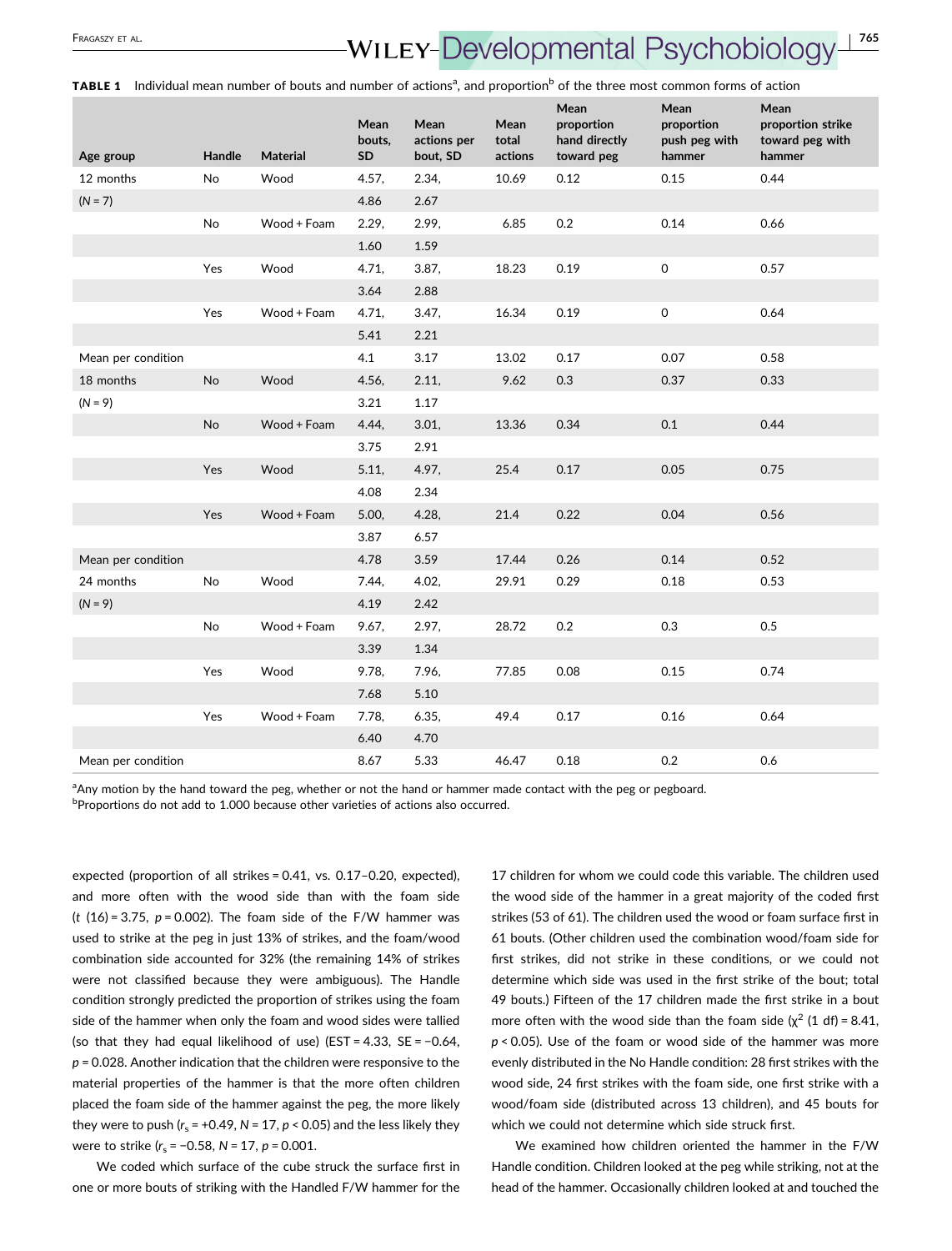head of the hammer when given a handled hammer with a F/W cube, before they struck with it. During this exploration, they sometimes felt the cube, pressing a thumb against the foam side, but they did not alter the orientation of the hammer after these actions and before striking with it, nor did they rotate the handle of the hammer between strikes, which would reorient the side of the cube that would strike the peg on the next strike, even when they passed the hammer from one hand to another. Often they hit the peg with an edge of the cube, rather than a flat side. When they did so, the force of the strike turned the wood side of the cube towards the peg.

#### 3.3 <sup>|</sup> Accuracy

Age was a significant predictor of the proportion of strikes which hit the peg (EST = 1.16; SE = 0.02,  $p < 0.001$ ). Our youngest age group struck the peg with the hammer on about one quarter of strikes ( $M = 0.28$ , SD = 0.23); the 18-month olds on two-thirds of strikes ( $M = 0.66$ , SD = 0.32); and the 24-month olds on seven-eighths of strikes  $(M = 0.86, SD = 0.10, respectively)$  (Figure 6). Post hoc comparisons using the Tukey's t-test indicated that a smaller proportion of accurate strikes were made by 12‐month olds than 18- and 24-month olds ( $p < 0.001$ , both cases) and 18- and 24-monthold children did not differ from each other. A GLM model using Handle and Hardness as predictors indicated that Handle was a significant predictor (EST =  $-0.17$ , SE = 0.07, p = 0.02) but Hardness was not and the interaction of Handle and Hardness was not significant. Children were less accurate with the Handled hammer than the Non‐handled hammer (Figure 6).

We found very modest correlations (none with  $p < 0.05$ ) between accuracy and other aspects of performance: mean number of strikes per bout  $(r_{xy} (25) = +0.28)$ ; total number of strikes  $(r_{xy} (25) = +0.19)$ , percent of hits with wood side in F/W conditions  $(r_{xx} (19) +0.11, F/W$ non-handled hammer, and  $r_{xy}$  (20) = -0.22, F/W handled hammer), and for handled conditions, Max downward velocity  $(r_{xy} (18) = +0.31)$ , Mean elbow displacement,  $(r_{xy} (18) = +0.41)$ , and Mean wrist displacement  $(r_{xy} (18) = +0.12)$ .



FIGURE 6 Percentage of strikes with the hammer that contacted the peg (accurate strikes) as a function of age and of the presence or absence of a handle on the hammer. Error bars represent standard error of the mean

#### 3.3.1 | Kinematics

#### Hammer kinematics

Cycle frequency was consistent between handle type and across ages, ranging from 2.2 to 4.0 Hz for individual participants (no comparisons significantly different). GLM's for kinematic variables used Age and Handle as separate predictors. We examined displacement of the hammer when scaled to arm length (% ARM-L) (i.e., normalized). Normalized displacement of the hammer did not distribute normally, even after transformation, so no GLM could be run. Accordingly, we report descriptive statistics only. The hammer head moved farther when it was attached to a handle, and greater gains in displacements were displayed with age for the HANDLE condition. The 12‐month olds displayed displacements less than half of their arm length (Median + IQR: 41% + 12, HANDLE, and 41% + 6, NO HANDLE). The 24‐month olds, in contrast, tended to increase their displacements during HANDLE (Med = 86% + 25) compared to the NO HANDLE conditions (51% + 30). That is, 24‐month‐olds moved the end of the hammer substantively farther when it had a handle than when it did not, well beyond the displacement afforded by the handle itself (a few centimeter).

The Handle condition significantly predicted maximum downward velocity of the hammer: the children moved the handled hammer faster than the non-handled hammer (EST =  $-0.56$ , SE = 0.10,  $t = 5.42$ ,  $df = 8$ ,  $p < 0.0006$ . Age was not a significant predictor for this variable  $(t = 1.69, df = 9, p < 0.12)$ . Values (MED + IQR) for maximum downward linear velocity ranged from  $0.82 + 0.56$  m $\cdot$ s<sup>-1</sup> (12 months) to  $1.79 + 0.71 \text{ m} \cdot \text{s}^{-1}$  (24 months) during HANDLE cycles, and from  $0.63 + 0.05$  m · s<sup>-1</sup> (12 months) to  $0.93 + 0.31$  m · s<sup>-1</sup> (24 months) during NO HANDLE cycles. Thus, maximum velocities were approximately 50% greater for the HANDLE compared to NO HANDLE conditions for 12‐month olds, and 100% greater for 24‐month olds, with 18-month olds displaying intermediate values.

#### Angular kinematics

Angular displacements are summarized in Table [2.](#page-8-0) Age significantly predicted angular displacement of the elbow (EST = ln 0.73, SE = 0.03,  $t = 2.79$ , df = 9,  $p = 0.021$ ) but not the wrist. Handle condition did not significantly predict elbow or wrist displacement. The oldest age group displayed approximately twice the elbow displacement as the other age groups, due to these children tending to start elbow joint extension from a more flexed position. Median elbow displacements were 22° + 1° and 29° + 5°, NO HANDLE and HANDLE conditions, respectively, for 24‐month olds, vs. 9–10 + 1–3 and 8–12 + 0–3 NO HANDLE and HANDLE conditions, respectively, for the other two age groups. Wrist displacement varied by only a few degrees among the three age groups (Medians 13° to 15°).

Maximum elbow extension velocity was not significantly predicted by Handle condition, but was significantly predicted by Age (EST = 0.63, SE = 0.20, df = 9,  $p$  < 0.011). Median values for maximum elbow extension velocity were, for NO HANDLE trials, 309 m  $\cdot$  s<sup>-1</sup> + 85 for 24 months;  $121 \text{ m} \cdot \text{s}^{-1} + 18$  for 18 months;  $121 \text{ m} \cdot \text{s}^{-1} + 47$  for 12 months (H = 6.000,  $p = 0.05$ ) and for HANDLE trials, 354 m · s<sup>-1</sup> + 99 for 24 months,  $96 \text{ m} \cdot \text{s}^{-1} + 104$  for 18 months;  $90 \text{ m} \cdot \text{s}^{-1} + 43$  for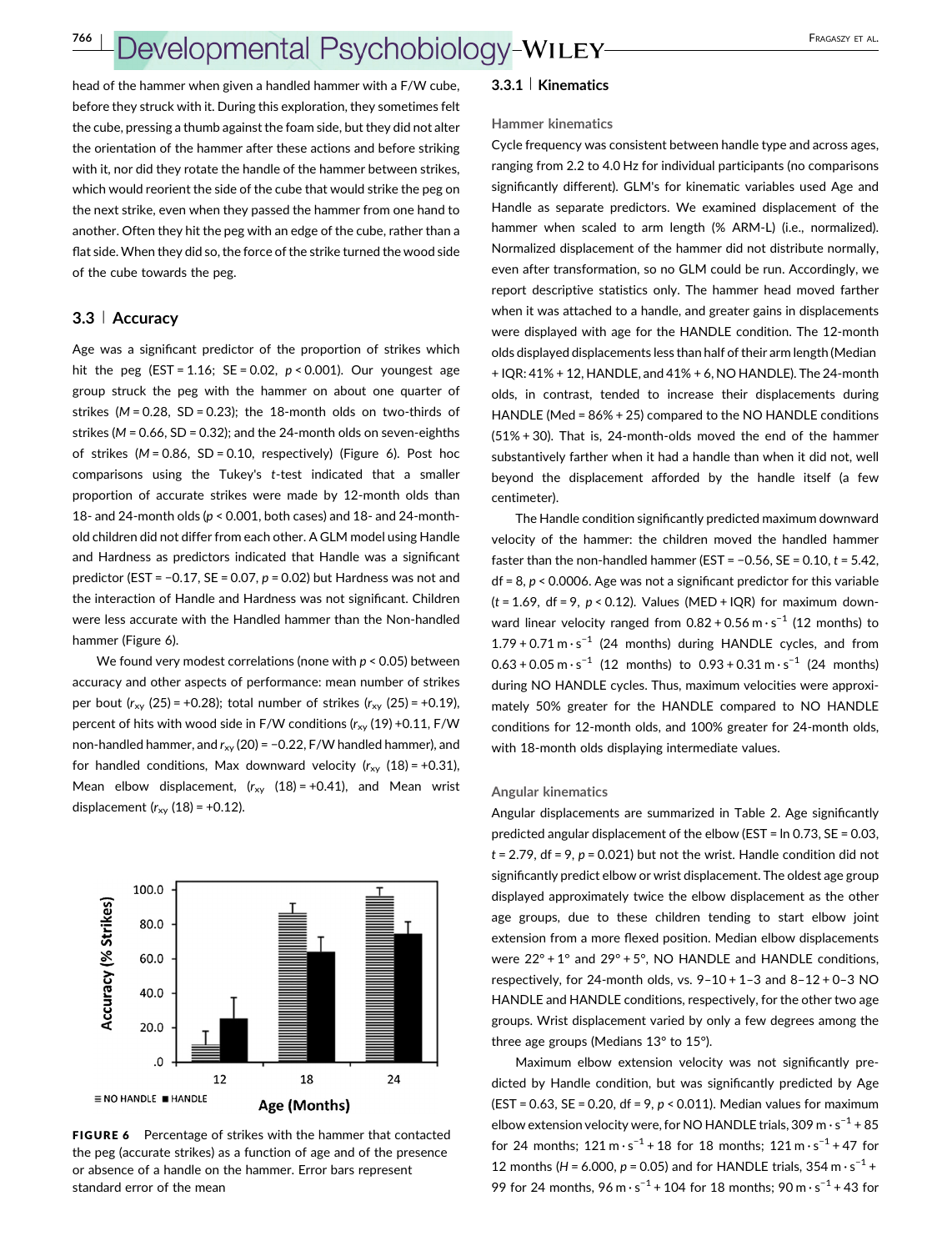# <span id="page-8-0"></span>FRAGASZY ET AL.<br>**WILEY-Developmental Psychobiology**

TABLE 2 Medians and interquartile ranges (IQR) of angular displacements (degrees) and velocities (m·s<sup>−1</sup>) for NO HANDLE and HANDLE conditions

|                   |            | Age group (months)  |       |                |       |        |                |  |  |
|-------------------|------------|---------------------|-------|----------------|-------|--------|----------------|--|--|
|                   |            | 12                  |       | 18             |       | 24     |                |  |  |
|                   |            | No Han <sup>a</sup> | Hanb  | No Han         | Han   | No Han | Han            |  |  |
| Variable          | N:         | 3                   | 4     | $\overline{2}$ | 6     | 5      | 6              |  |  |
| Ang. displacement |            |                     |       |                |       |        |                |  |  |
| Upper Arm         | Median     | 10.2                | 16.8  | 13.5           | 7.0   | 15.4   | 15.8           |  |  |
|                   | <b>IQR</b> | 7.3                 | 5.3   | 2.1            | 4.8   | 4.4    | $\overline{7}$ |  |  |
| Elbow             | Median     | 11.9                | 10.1  | 9.3            | 9.9   | 22.4   | 28.6           |  |  |
|                   | <b>IQR</b> | 3.5                 | 4     | 1.1            | 11.6  | 11.6   | 5              |  |  |
| Wrist             | Median     | 15.1                | 10.3  | 13             | 14.8  | 14.3   | 23             |  |  |
|                   | <b>IQR</b> | 6.4                 | 5.4   | 4.4            | 25.2  | 2.6    | $15\,$         |  |  |
| <b>Total Arm</b>  | Median     | 33.8                | 35.6  | 36.5           | 26.8  | 50.4   | 71.1           |  |  |
|                   | <b>IQR</b> | 15.5                | 10.8  | 6.2            | 23.1  | 17.3   | 23.3           |  |  |
| Ang. velocity     |            |                     |       |                |       |        |                |  |  |
| Upper Arm         | Median     | 66.4                | 124.1 | 152.9          | 80.6  | 97     | 164.6          |  |  |
|                   | <b>IQR</b> | 78.6                | 69.5  | 9.8            | 84.7  | 48.7   | 53.4           |  |  |
| Elbow             | Median     | 121.4               | 90.2  | 121            | 96.3  | 309.4  | 353.5          |  |  |
|                   | <b>IQR</b> | 56.7                | 42.4  | 17.1           | 103.3 | 85.8   | 98.7           |  |  |
| Wrist             | Median     | 113.5               | 148.7 | 247.1          | 160.8 | 147.7  | 132.1          |  |  |
|                   | <b>IQR</b> | 217.3               | 65.8  | 51.9           | 170.6 | 128    | 19.4           |  |  |

a No Handle.

<sup>b</sup>Handle.

12 months ( $H = 8.095$ ,  $p = 0.017$ ). Wilcoxon Mann-Whitney tests revealed that maximum elbow extension velocity was significantly faster for the 24‐month‐old group than for the two younger age groups combined in the NO HANDLE condition ( $w_x$  = 12, m = 4, n = 5;  $p = 0.032$ , and the contrast approached significance in the HANDLE condition ( $w_r$  = 13,  $m$  = 4,  $n$  = 5;  $p$  = 0.056).

To provide a qualitative representation of kinematic movement organization, absolute phase‐plane portraits (velocity‐angle graphs) for one representative child from each age group for one bout of NO HANDLE and HANDLE conditions are shown in Figures 7 and 8. Visual inspection revealed that, consistent with the group kinematic HANDLE results described earlier, the 12‐ and 18‐month old children tended to move the joints through lower amplitudes and lower velocities than the 24‐month old. The qualitative change from high consistency across cycles of the phase‐plane portraits of the youngest child to the greatest inter‐cycle variations demonstrated by the 24‐ month old is interesting. Some of the observed inter‐cycle variation of the 24‐month old appears to be a shift in start/end angles across cycles rather than a change in the angular displacement; other variation was due to the tendency of the displacements and velocities to decrease over time within the bout.

### 4 <sup>|</sup> DISCUSSION

We examined a set of related predictions concerning hammering by children between 12 and 24 months of age, when coordination of arm

movements and of postural control are developing substantively (Adolph & Berger, [2007\)](#page-12-0) and when goal‐directed hammering is emerging (Kahrs et al., [2014\)](#page-13-0). Our study complements recent studies on hammering in toddlers (Fitzpatrick et al., [2013](#page-12-0); Kahrs et al., [2012](#page-13-0), [2013](#page-13-0), [2014\)](#page-13-0) with respect to the age range of the children, the different types of hammers presented, attention to posture, and additional information about arm kinematics.

Skilled hammering requires managing several relations between the performer and environment to strike an object while using the optimal effort needed to accomplish the goal. Relevant features of the performer include physical capabilities related to anatomy, morphology, and movement coordination, all of which can be expected to vary as a function of age. We predicted that older children compared to younger children would strike more accurately and with greater downward velocity, and would exhibit greater motion of the elbow and wrist. Relevant features of the environment include the physical properties of the hammer, the substrate and the object to be struck. In this study, we manipulated the physical properties of the hammer provided to the children to hammer a cylindrical peg into a pegboard. We predicted that the children would strike more often with the hard side of the hammer head toward the peg when given a hammer with hard and soft surfaces, and we expected that older children would do so more reliably than younger children. Finally, we predicted that children would achieve greater displacement of the hammer and strike with greater velocity when using a hammer with a handle than one lacking a handle, although we expected that they would be less accurate when striking with a handled hammer. We also examined the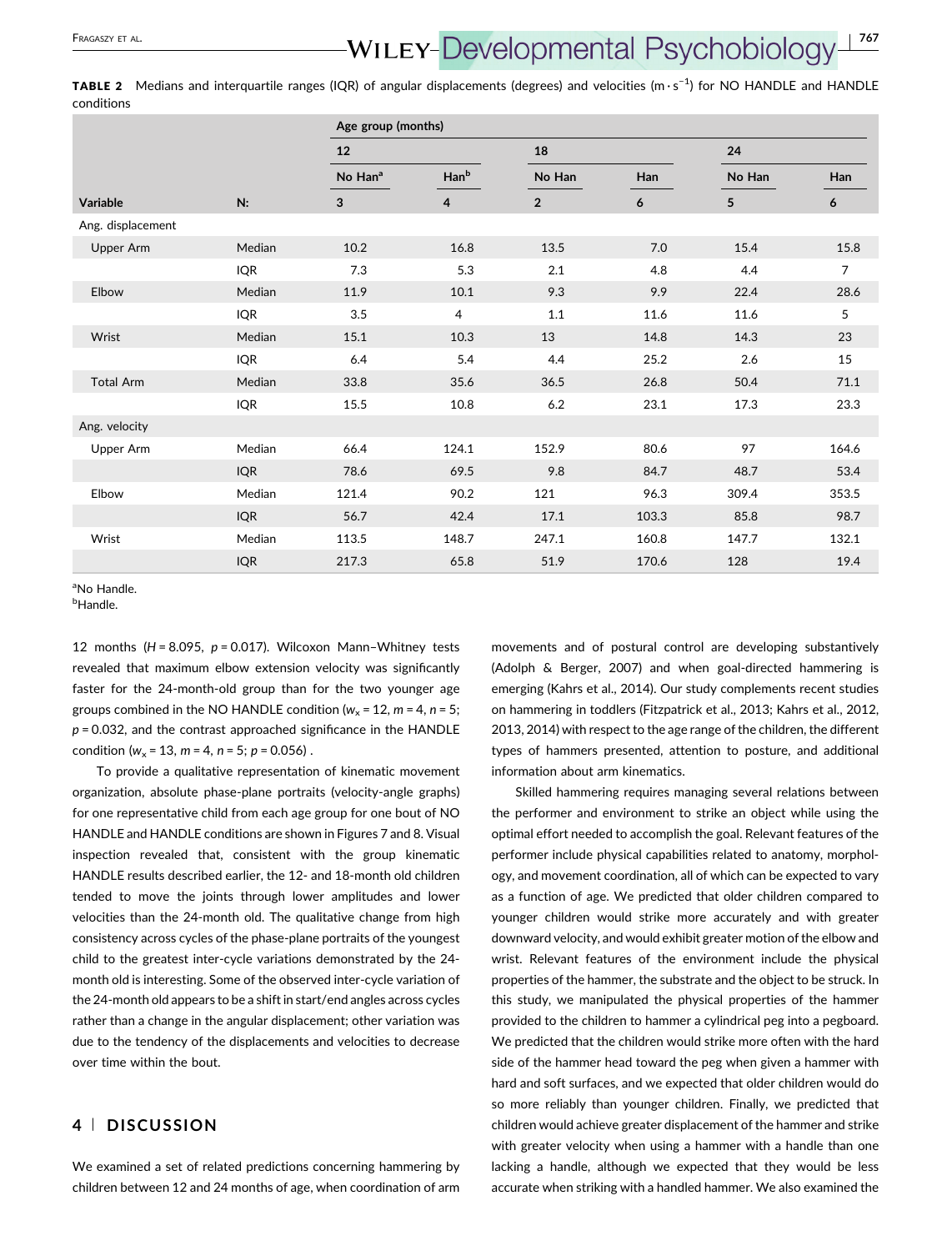# Developmental Psychobiology-WILEY-ALLEY



FIGURE 7 Phase-plane plots for HANDLE trials for one representative child per age group

different sitting positions displayed by the children, to assess variety and stability of posture.

Children 12–24‐months old displayed the foundational elements of hammering: they struck hard surfaces with the hammer and typically held the object by the handle when a handle was present. Posturally, children usually sat while hammering, adopting positions providing a stable base of support. A greater proportion of younger children than of older children straddled the platform with both legs outstretched on the floor. This observation may reflect better postural control among the older children, who could maintain their balance in positions that provide a relatively smaller base of support. The relation between postural control and the performance of vigorous percussion by individuals of different morphology and body mass deserves further investigation.

## 4.1 | Sensitivity to affordances and allocentric frames of reference

As predicted by the ecological view of the development of tool use (Lockman, [2000](#page-13-0)), children in their second year of life were sensitive to the affordances of their striking actions and of the objects that they used to strike a peg. Children struck the peg more often with a handled hammer than with a non-handled hammer (a cube) held in the hand. They struck the peg more often with a rigid surface than with a soft surface, and they were less likely to push the hammer on the peg when

the rigid surface faced it, compared to the soft surface. These results parallel Bourgeois et al.'s [\(2005\)](#page-12-0) findings that children between one and two years of age adaptively adjust a goal‐directed action (striking a surface) in accord with the properties of the held object to maximize the affordances related to percussion.

We found that children struck with the rigid surface of the hammer on their first strike more often than expected by chance when they used the handled hammer, but not when they used a hammer without a handle. This could indicate expanding anticipatory orientation of an object with respect to another object. Alternatively, it might reflect passive movement of the more rigid part of the cube, the wood side, downward if the child did not have a firm grip on the handle, so that the handle rotated slightly in the hand when he or she struck the peg or the pegboard with the head of the hammer. These movements would be less likely to occur with a hammer held directly in the hand, as the fingers closed around the sides of the hammer so that it could not rotate in the hand. The childrens' visual inattention to the hammer while they struck the peg, and the lack of reorienting the hammer head following a strike with the foam face suggest that children did not act in an anticipatory way to orient the wood side of the cube to the peg. Additional research is needed to distinguish among these possibilities, and to clarify in what manner children develop anticipatory positioning of a particular feature of a held object that will be used to contact another object. In some other studies, children within the same age range as this study did exhibit anticipatory positioning of a held object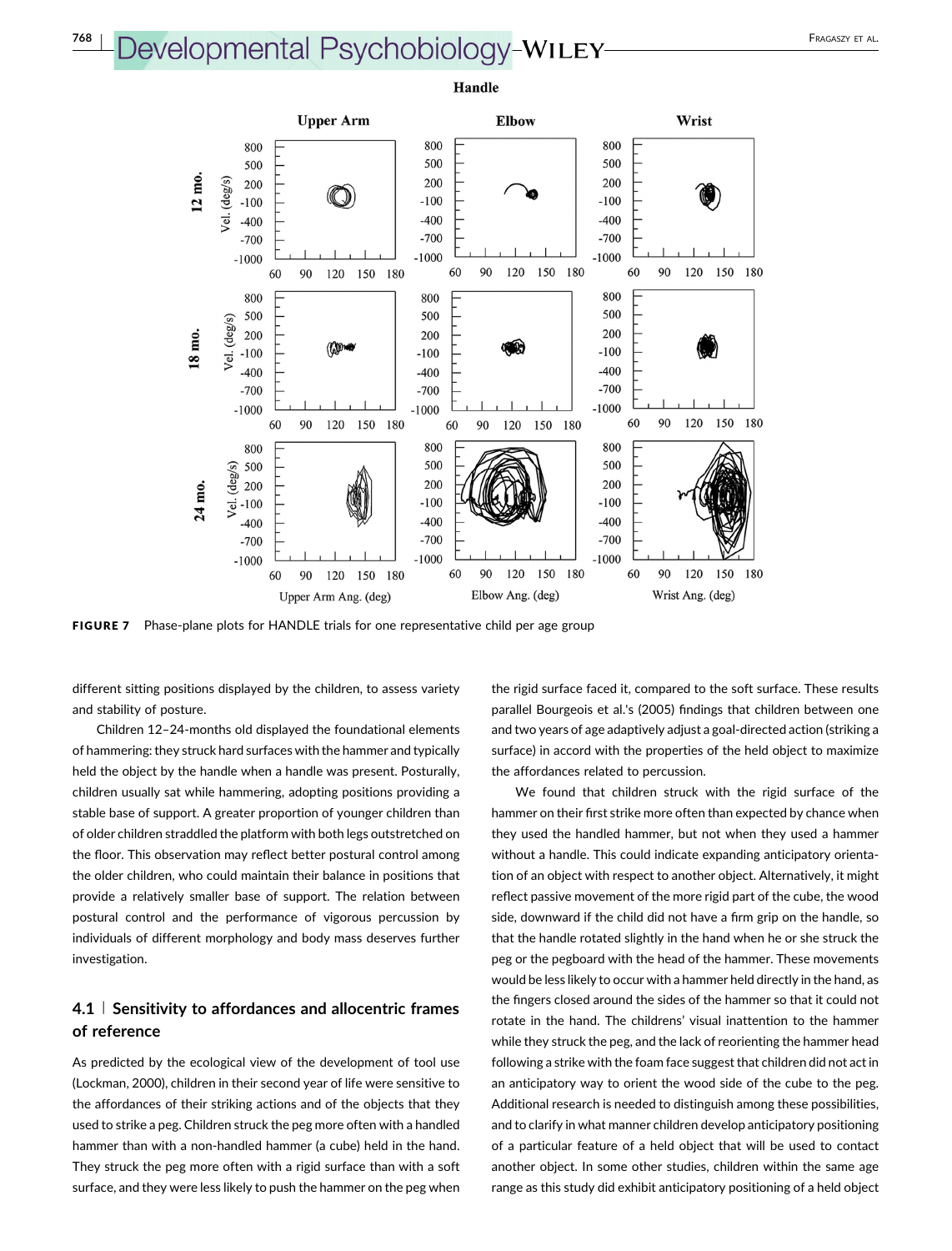# FRAGASZY ET AL.<br>**WILEY-Developmental Psychobiology**



FIGURE 8 Phase-plane plots for NO HANDLE trials for one representative child per age group

in relation to another object. Street et al. [\(2011\)](#page-13-0) show that 24‐month‐ old children (but not 18‐month olds) can orient a disk so that its long axis aligns with a slot, to insert the disk into the slot, and Fragaszy, Kuroshima, and Stone [\(2015\)](#page-13-0) show that 2‐year‐old children can usually align a bar (one feature) and a cross‐shaped object (two features) with a matching cut-out in a tray to insert the object into the cut-out but do not manage to align an object with three features, whereas 3‐year olds can complete this last task. The handled hammer presents an option to orient a particular surface to another surface, but does not require that orientation to achieve the goal of striking the peg. It appears that children between 12 months and 2 years of age ignore the orientation of the hammer head to the peg, and concentrate instead on the striking action. The finding that the children were not particularly accurate with their strikes, missing the peg target on half to a quarter of strikes, depending on age (see also Kahrs et al., [2014](#page-13-0)), is another indication that the children made ineffective use of allocentric frames of reference while striking. Thus it appears that sensitivity to affordances of objects for percussion and potentially also anticipatory orientation of an object are dissociable from, and develop earlier than, accurate action with an object in support of effective percussion on another object. Perhaps postural demands influence deployment of attention to the hammer and/or to allocentric relations between the hammer and the peg.

That children produced strikes more often with the handled hammer than with the non-handled hammer is particularly interesting.

Children used handled objects with interest and persistence even though they were less accurate at striking the peg with these objects than with the cubes lacking a handle. The handle altered the familiar spatial relation between the target object and the cube held in the hand. The cube was fixed at the end of a rigid segment, a few inches from the hand gripping the handle. The child holding a handled hammer must learn to manage an altered and less familiar spatial relation than when percussing objects held directly in the hand. Perhaps the challenge of managing this new relation appealed to the children, motivating their persistent activity with the handled hammer in spite of reduced accuracy, compared to when they struck the peg while holding the cube directly.

Our outcomes build upon Kahrs et al.'s (2012, 2013) observations of children 6–15 months old engaged in banging a cube held in the hand or a hammer using its handle. According to Kahrs et al., as children matured their banging actions became more controlled and efficient, evidencing increasing preparedness for instrumental tool use. Our task required children in their second year of life to engage in similar motor actions as those in Kahrs et al.'s studies, but within the context of instrumental tool use, with the addition of a peg that provided a target for hammering. Our findings are consistent with the developmental trajectory proposed by Kahrs et al. [\(2012, 2013](#page-13-0)), with 18‐ and 24‐month olds evidencing more accurate strikes than the 12-month-old children. Similarly, Kahrs et al. [\(2014](#page-13-0)) report that, among children 19–35‐months old, older children were more likely to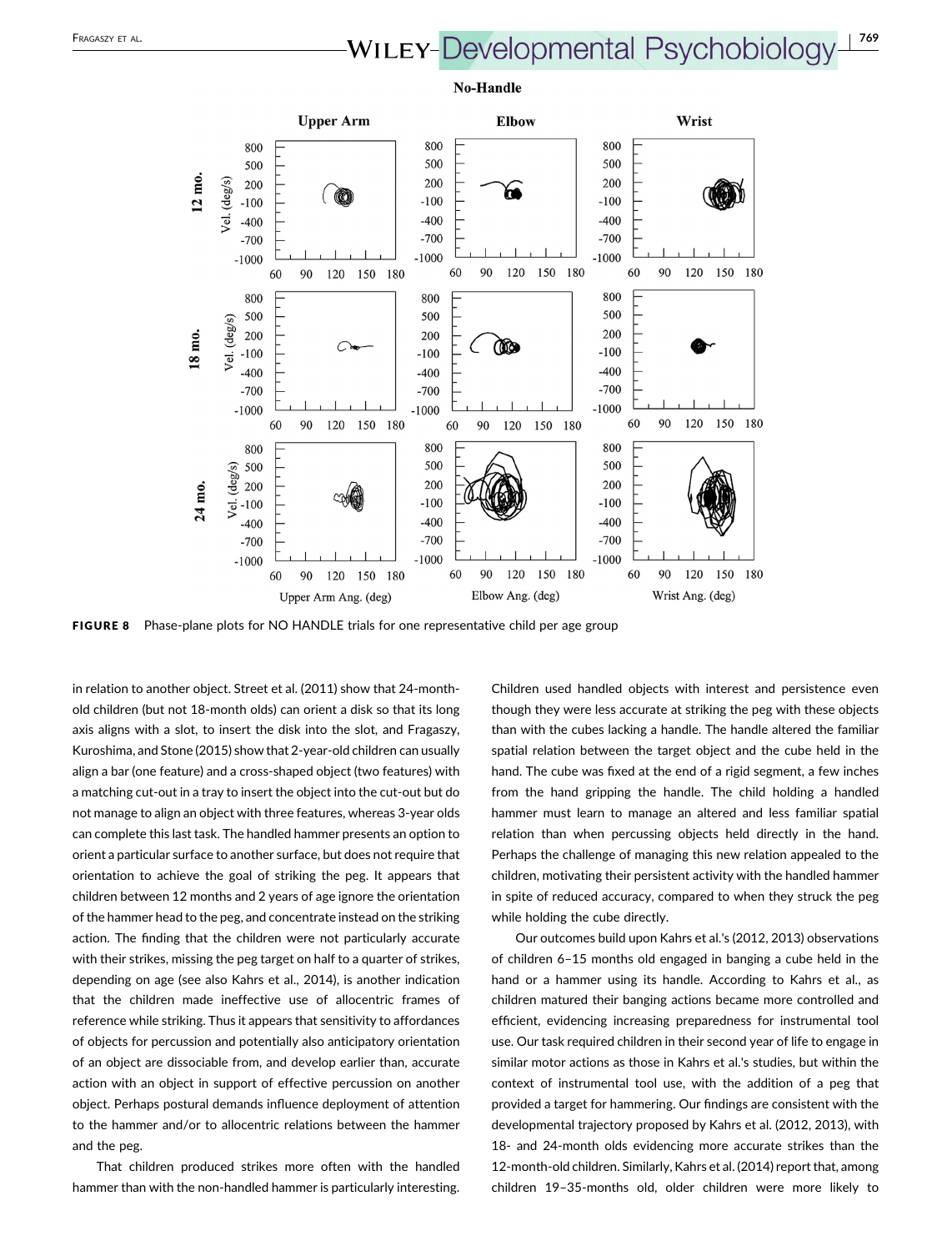complete a hammering task similar to the one presented in the current study. The manner in which children controlled their movements supported increasing accuracy as well as increasing velocity of strikes.

### 4.2 <sup>|</sup> Motor behavior‐hammer kinematics, arm motions

Development in childrens' management of the altered spatial relations presented by the handled hammer is suggested by comparison of the youngest children in our study with children one year older. Twelve‐ month old children struck more frequently with handled than non‐ handled cubes, but they did not differentiate their actions (in terms of maximum displacement or velocity, or elbow or wrist flexion) with these two kinds of objects. In contrast, 24‐month olds produced quite different actions with handled cubes than with non‐handled cubes. They displaced the handled cube farther and swung it faster, producing higher downward velocity; hence, they increased the kinetic energy when using the handled cube compared to the plain cube. In contrast to 12‐month olds, it appeared that 24‐month olds used the handle to their advantage, raising the hammer higher in the air, thereby allowing gravity to transfer more potential energy into kinetic energy. Greater hammer displacement and velocity was produced by 24‐month olds by increasing angular displacement and extension velocity of the elbow joint.

Our kinematic outcomes support the prediction that older children strike the peg with greater kinetic energy, particularly with a handled hammer. Older children achieved a significantly greater maximum downward velocity of the hammer using the handled hammer than the non-handled hammer. As the mass of the hammer was constant for a given hammer condition (and assuming, simplistically, that the mass of the hammer was the only mass involved in the hammer-peg collision) and kinetic energy =  $\frac{1}{2}$  mass × velocity<sup>2</sup>, the hammer kinetic energy of the 24‐month‐old group, on average, was 3.7 times greater than that of the 12‐month‐old group.

With respect to arm motions, the developmental shift with age from moving the arm more about the shoulder joint relative to the other joints to proportionately greater motion about the more distal joints somewhat follows Dounskaia's [\(2005\)](#page-12-0)"leading joint" hypothesis. Dounskaia proposed that, with practice, a multi‐joint movement skill progresses from greater movement in proximal joints to more distal joints. A shift in the number of joints used and the degree of motion at each joint is displayed by individuals learning to knap stone, for example (Bril et al., [2010](#page-12-0)). Our findings that the oldest children in our study displaced the elbow farther than both groups of younger children, provide mixed support for the hypothesis that motor control develops from proximal to distal joints. Variation across ages was in the expected direction for the elbow, but not the wrist. These findings differ from those of Kahrs et al. [\(2014\)](#page-13-0), who report that children 19–35 months old gradually increase proportional movement of the wrist during hammering with a handled hammer, but that they rely less on movement of the elbow with age. Perhaps the differences between the findings of the two studies reflect differences in the hammers used, the postural demands of the setting, or the force required to move the pegs in the two studies.

Our outcomes more closely support Swinnen, Maission, and Heuer's ([1994](#page-13-0)) hypothesis linking changes in joint motions during skill development with previous experience. Swinnen et al. ([1994](#page-13-0)) propose that the shift in joint motions and degrees of freedom utilized when adults learn motor tasks is dependent on the task and the bias toward using preexisting coordination patterns to accomplish similar tasks, whether they are suitable patterns or not. In their view, if there are fewer initial biases or the existing biases are not as predominant, then performance is less constrained. With learning, consistent movements develop as the various degrees of freedom come "under control" (p. 21). Possibly 12‐month‐old children in our study were biased toward using similar arm actions to those of banging objects, a familiar and well-practiced task (Kahrs et al., [2013](#page-13-0)), but because of less experience, they may have had less bias toward using one particular strategy than the older children. Certainly, the older children displayed, qualitatively, more consistent movements (more similarity of phase-plane portrait patterns among strikes) and accuracy. Hammering accurately is a challenging task, and the process of improving accuracy likely requires considerable experience. Vernooij, Mouton and Bongers [\(2012\)](#page-13-0) pointed out that seated adult participants hardly improved their performance (i.e., did not improve their accuracy, as they did not adapt the direction they struck a target on a force plate using a hammer stone) over 5 days of practice, striking 60 times per day. They suggested that participants were still exploring the solution space of the problem even after 300 strikes. We are reminded by these findings that hammering with accuracy and force is a challenging task, even for adults.

One potential reason that accuracy improved with age is the tendency of individuals to self‐organize movements. Adults naturally organize their hammering movement into a rhythmic pattern of oscillations about the upper extremity joints, using movement synergies that are frequency‐ and relative phase‐locked (Turvey & Carello, [1996\)](#page-13-0). Interestingly, our hammering frequencies for the handled conditions overlapped (range:  $2.2-4.0$  cycles · s<sup>-1</sup>) the average fundamental frequency of the hammer (2.2 cycles $\cdot$ s<sup>-1</sup>) in Turvey and Carello's study, in which the adult participants used typical claw hammers. Moreover, the cycle frequencies for non‐handled compared to handled hammers did not differ consistently with age in our study, suggesting that this group of performers was naturally attracted to using a low bandwidth of hammering frequencies, regardless of the presence of a handle.

We have portrayed the progression of motor patterns in young children from less to more biomechanically effective when using a hammer, through adding additional degrees of freedom to the movement by the increased involvement of more distal joints. The increased angular displacements and phase plane plots suggest that older individuals used increased motions and velocities.

### 5 <sup>|</sup> CONCLUSION

Hammering is a natural action for young children; even very young children make appropriate use of a handle and are sensitive to its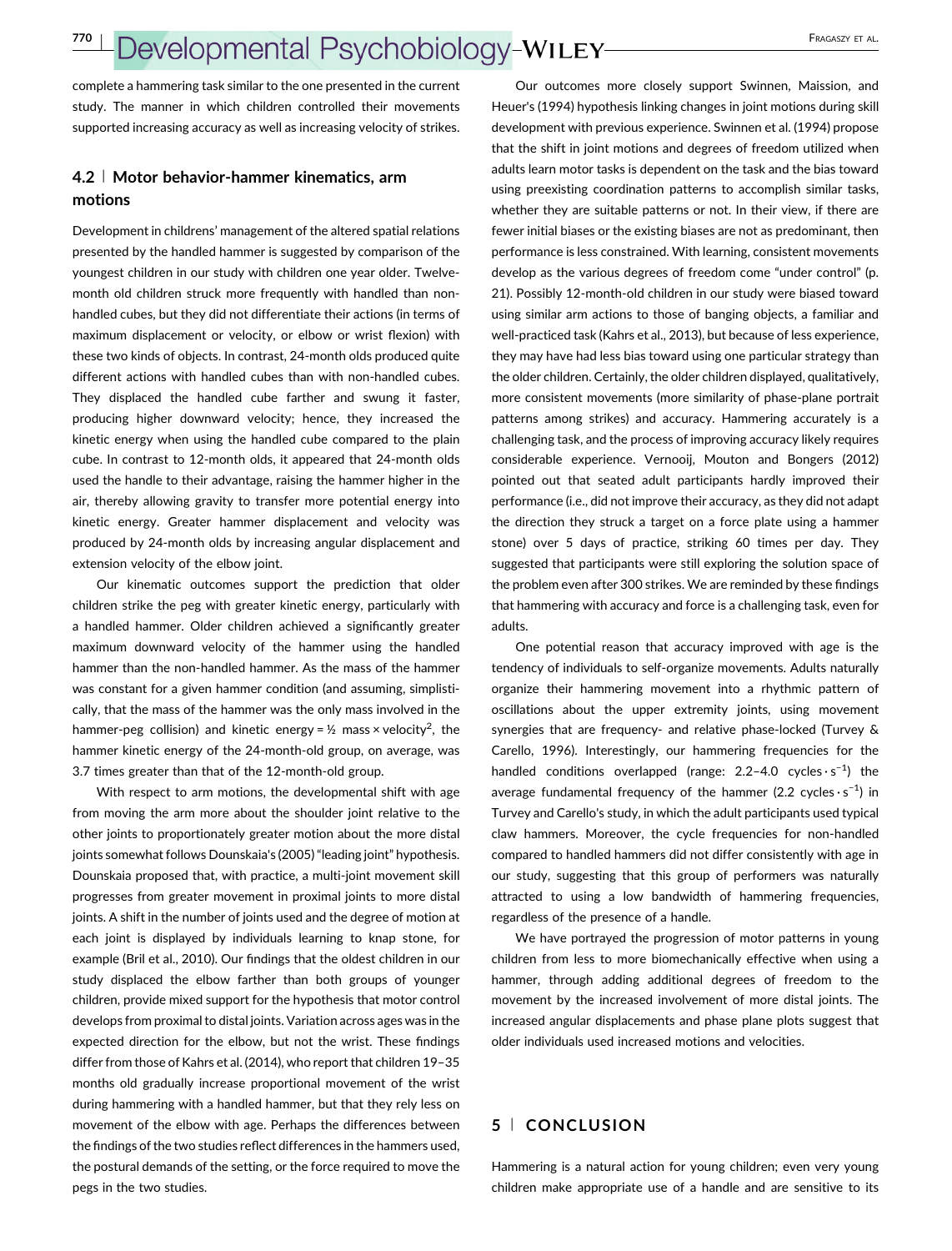<span id="page-12-0"></span>presence and to the hardness of the mallet as it strikes a surface. However, maintaining percussive accuracy, orienting the head of the hammer in an anticipatory manner, and involving more than one joint in the striking motion challenge young children between the ages of 1 and 2 years. Hammering is, therefore, a useful natural action through which to study developing motor skills in a tool-using context. It also offers the opportunity for interesting comparative studies, as some species of nonhuman primates also use percussive tools skillfully, in the same sense as "skill" is applied to percussive tool use in humans (Bril et al., 2010; Fragaszy, Liu, Wright, Allen, & Brown, [2013;](#page-13-0) Mangalam & Fragaszy, [2015\)](#page-13-0).

It will be particularly interesting to investigate the development (and possibly re‐organization) of skill in hammering in relation to changes in postural control, body size and shape, and neural functioning. All of these aspects of function are changing concurrently in early childhood (Corbetta & Bojczyk, 2002; Johnson‐Frey, [2004](#page-13-0)), and we do not yet understand the synergy among them. Advancement of developmental theory in this domain requires a broad interdisciplinary effort, to which this study contributes, even though the findings of our study are limited by the size of our sample and the resolution of measurement that we achieved. No doubt future studies can improve on both of these dimensions of the work.

Biryukova and Bril (2008) suggest that energy optimization can serve as an index of expertise, and changes in energy optimization reflect the learning process. This view suggests that it would be useful to study the kinetics of hammering in young children as a vehicle to study the development of skill in this form of tool use. This study joins work by Kahrs et al. ([2012](#page-13-0), [2014\)](#page-13-0) to support this suggestion. Kahrs et al. [\(2012\)](#page-13-0) report that between 7 and 14 months of age, children decrease the velocity and increase the straightness of their strikes with a held object, preparing them for instrumental tool use. We show that children in the second year of life begin to increase the use of the elbow in striking. Kahrs et al. ([2014\)](#page-13-0) show that children 19–35 months old increasingly make use of the wrist in striking with a handled hammer, particularly when using their dominant hand, and slow down their strikes following a missed strike. Fitzpatrick et al. (2012) found that movement amplitude with a hammer increased across 2–4 years of age, but that 4‐year olds were less able than adults to adjust movements to tools with different properties. Development of other features of skilled hammering remain to be investigated. Further study of this ancient and ubiquitous skill will provide useful information to researchers in several fields.

#### ACKNOWLEDGMENTS

We thank Henry Wang, Erica Hoy, Karley Branch, and Samatchai Chamnongkich for collaboration in running the study and the parents and children who participated. We thank Pétur Sigurdsson, Yonat Eshchar, Yung‐Chien Yu, Paula Coutinho, and Brian Stone for assistance with digitizing and data processing. We thank Sonika Lakhwani and Sarah Reagan for postural coding. We thank Blandine Bril for commenting on an earlier version of this manuscript. This work was supported by NSF grant BCS 0125486 to D. Fragaszy.

#### **REFERENCES**

- Adolph, K. E., & Berger, S. E. (2007). Motor development. Handbook of Child Psychology, II:1: 4.
- Barrett, T. M., Davis, E. F., & Needham, A. (2007). Learning about tools in infancy. Developmental Psychology, 43, 352–368. DOI: 10.1037/0012‐ 1649.43.2.352
- Bernstein, N. (1967). The coordination and regulation of movements. Oxford, UK: Pergamon.
- Bernstein, N. (1996). On dexterity and its development. In M. L. Latash, & M. T. Turvey (Eds.), Dexterity and its development (pp. 3–235). Mahwah, NJ: L. Erlbaum.
- Biryukova, E., & Bril, B. (2008). Organization of goal‐directed action at a high level of motor skill: The case of stone knapping in India. Motor Control, 12, 181–209.
- Biryukova, E., & Bril, B. (2012). Biomechanical analysis of tool use. A return to Bernstein's tradition. Zeitschrift fur Psychologie, 220, 53–54.
- Biryukova, E., Bril, B., Frolov, A. A., & Koulikov, M. A. (2015). Movement kinematics as an index of the level of motor skill: The case of Indian craftsmen stone knapping. Motor Control, 19, 34–59.
- Boesch, C., & Boesch‐Achermann, H. (2000). The chimpanzees of the Taï forest. Oxford: Oxford University Press.
- Bourgeois, K. S., Khawar, A. W., Neal, S. A., & Lockman, J. (2005). Infant manual exploration of objects, surfaces, and their interrelations. Infancy, 8, 233–252.
- Brakke, K., Fragaszy, D., Simpson, K., Hoy, E., & Cummins‐Sebree, S. (2007). The production of unimanual and bimanual percussion in 12‐ to 24‐month‐old children. Infant Behavior and Development, 30, 2–15.
- Bril, B., Rein, R., Nonaka, T., Wenban‐Smith, F., & Dietrich, G. (2010). The role of expertise in tool use: Skill differences in functional action adaptations to task constraints. Journal of Experimental Psychology: Human Perception and Performance, 36, 825–839.
- Bril, B., Roux, V., & Dietrich, G. (2005). Stone knapping: Khambat (India), a unique opportunity? In V. Roux, & B. Bril (Eds.), Stone knapping: The necessary conditions for a uniquely hominin behaviour (pp. 53–72). Cambridge, UK: McDonald Institute Monograph Series.
- Chemero, A. (2003). An outline of a theory of affordances. Ecological Psychology, 15, 181–195.
- Chen, Z, & Siegler, R. S. (2000). Across the great divide: Bridging the gap between understanding of toddlers' and older children's thinking. Monographs of the Society for Research in Child Development, 65, i–vii, 1–96.
- Connolly, K., & Dlagleish, M. (1989). The emergence of a tool‐using skill in infancy. Developmental Psychology, 25, 894–912.
- Corbetta, D., & Bojczyk, K. E. (2002). Infants return to two‐handed reaching when they are learning to walk. Journal of Motor Behavior, 34, 83–95.
- Côté, J. N., Raymond, D., Mathieu, P. A., Feldman, A. G., & Levin, M. F. (2005). Differences in multi‐joint kinematic patterns of repetitive hammering in healthy, fatigued and shoulder-injured individuals. Clinical Biomechanics, 20, 581–590.
- Dounskaia, N. V. (2005). The internal model and the leading joint hypothesis: Implications for control of multi-joint movements. Experimental Brain Research, 166, 1–16.
- Fitzpatrick, P., Aguilar, J., Garry, A., & Bongers, R. M. (2013). Evaluating perception and performance in a hammering task. In T. Davis, P. Passos, M. Dicks, & J. Weast‐Kneapp (Eds.), Studies in perception and action XII (pp. 55–58). New York: Psychology Press.
- Fitzpatrick, P., Wagman, J., & Schmidt, R. C. (2012). Alterations in movement dynamics in a tool‐use task. The role of action‐relevant intertial tool properties. Zeitschrift für Psychologie, 220, 23–28.